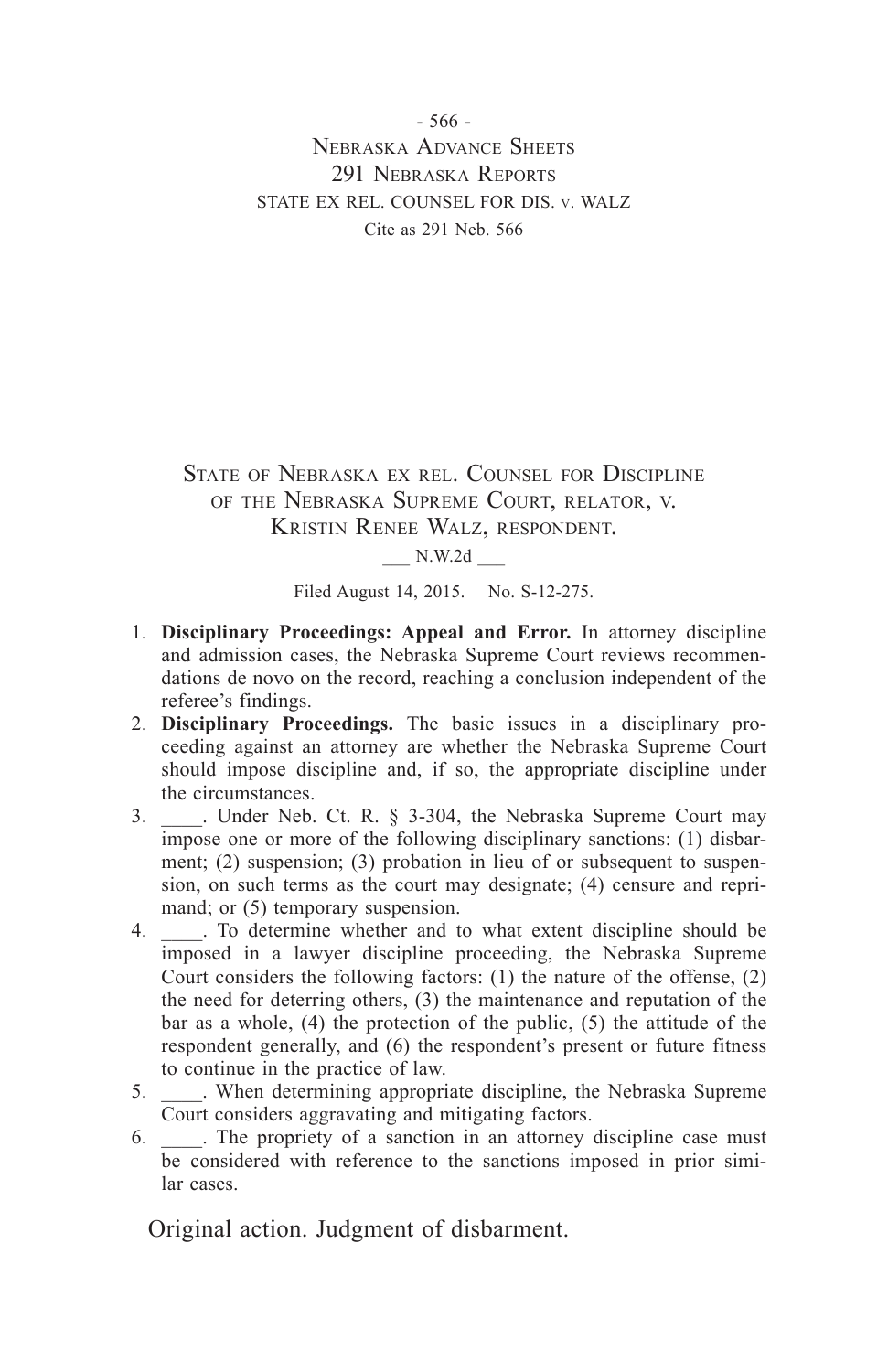- 567 - Nebraska Advance Sheets 291 NEBRASKA REPORTS STATE EX REL. COUNSEL FOR DIS. v. WALZ Cite as 291 Neb. 566

John W. Steele and Kent L. Frobish, Assistant Counsels for Discipline, for relator.

John D. Rouse for respondent.

HEAVICAN, C.J., WRIGHT, CONNOLLY, STEPHAN, MCCORMACK, Miller-Lerman, and Cassel, JJ.

PER CURIAM.

### **INTRODUCTION**

The issue in this attorney discipline proceeding is what discipline should be imposed on Kristin Renee Walz (Respondent) for violating certain provisions of the Nebraska Rules of Professional Conduct.

Respondent pled no contest and was convicted of a felony. Respondent admits that she was convicted of making terroristic threats, a Class IV felony, pursuant to Neb. Rev. Stat. § 28-311.01 (Reissue 2008). The referee recommended disbarment, and after our review, we conclude that disbarment is the proper sanction.

### **BACKGROUND**

On September 3, 2010, Respondent was admitted to the practice of law in the State of Nebraska. At the time of the events set forth herein, Respondent was engaged in the private practice of law in Lancaster County, Nebraska.

Respondent was initially charged with second degree domestic assault and use of a weapon to commit a felony. She was accused of assaulting her husband with a knife. The State later amended the charges to first degree assault and use of a deadly weapon to commit a felony. Respondent has consistently denied causing her husband's injuries and has maintained that she was asleep when the injuries occurred.

At some point, Respondent's husband admitted to police that Respondent had cut him with a knife. He later recanted and explained his statement was made while he was sleep deprived, under the influence of drugs, and under pressure by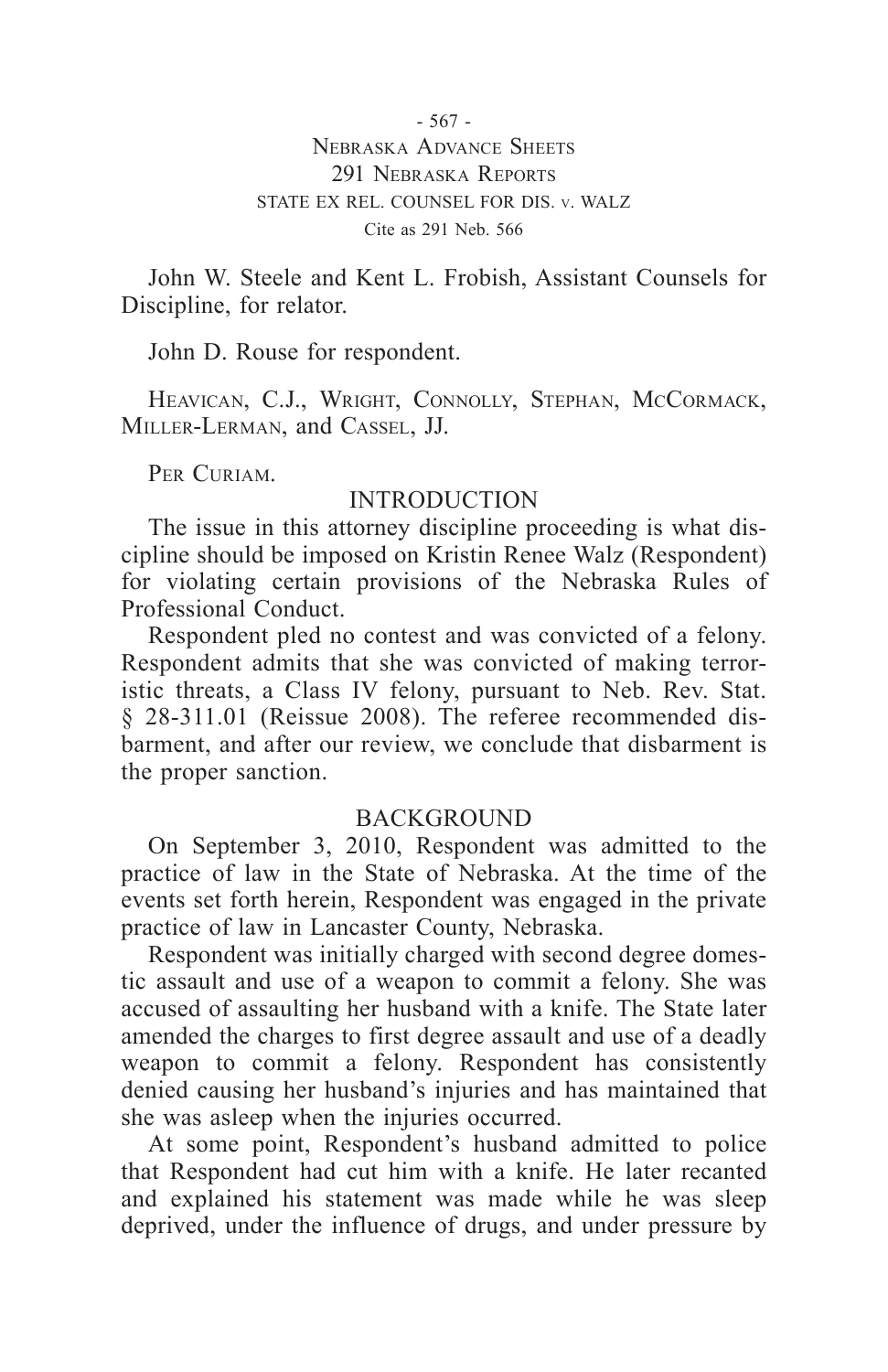- 568 - Nebraska Advance Sheets 291 NEBRASKA REPORTS STATE EX REL. COUNSEL FOR DIS. v. WALZ Cite as 291 Neb. 566

the police. He also stated that he made the statement to hide the fact that he had acquired drugs illegally and was under the belief that he could simply refuse to press charges. He stated that he was eating cake in bed and was under the influence of pain medication. He claimed he fell asleep, rolled over on the knife, and was injured as a result.

Pursuant to a plea agreement, Respondent pled no contest to one count of making terroristic threats. She was convicted on March 9, 2012, and was sentenced to 1 to 3 years' imprisonment with credit for 55 days served. She began her sentence July 3 and was released on parole in December. Her parole ended in July 2013.

On April 4, 2012, the Committee on Inquiry of the First Judicial District filed an application with this court for temporary suspension of Respondent's license to practice law. We entered an order suspending Respondent until further order of the court. Respondent remains under suspension pursuant to that order.

On October 31, 2012, formal charges were filed against Respondent based upon her felony conviction for making terroristic threats. The charges alleged that Respondent had violated the Nebraska Rules of Professional Conduct by committing a criminal act.

Respondent's answer to the formal charges denied she had violated her oath of office as an attorney or Neb. Ct. R. of Prof. Cond. § 3-508.4(a) and (b). A referee was appointed in January 2013, but due to a joint request to stay the proceedings while Respondent's criminal appeal and postconviction relief were pending, the case did not resume until 2014.

On April 30, 2014, a hearing on the formal charges was commenced. Respondent, her husband, and her treating clinical psychologist, Dr. Caryll Palmer Wilson, testified.

We granted the parties' joint motion to continue the report of the referee pending final resolution of Respondent's criminal charges and a motion to withdraw her plea. Respondent's motion to withdraw her no contest plea was subsequently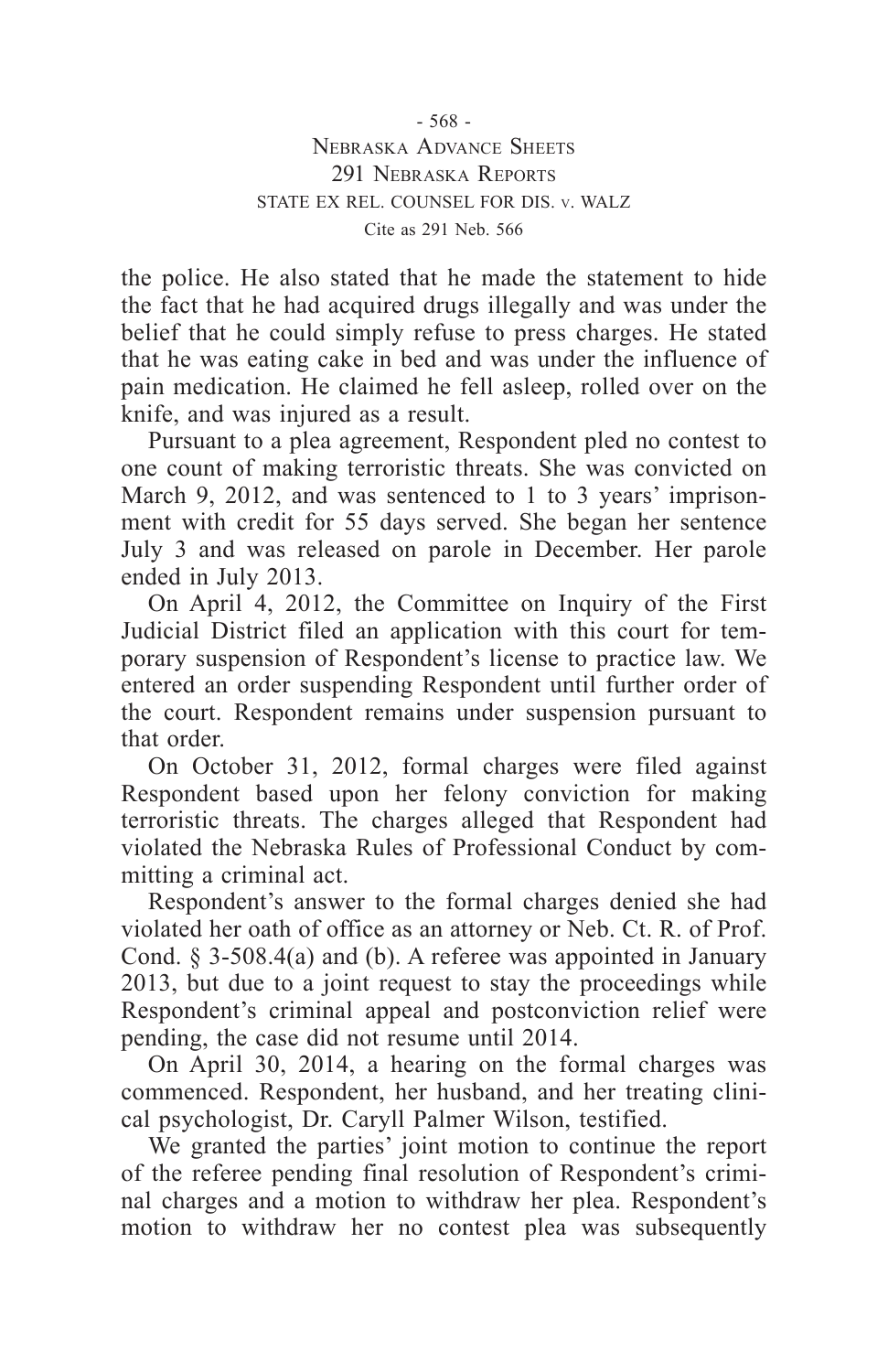- 569 - Nebraska Advance Sheets 291 NEBRASKA REPORTS STATE EX REL. COUNSEL FOR DIS. v. WALZ Cite as 291 Neb. 566

overruled. The court also found that postconviction relief was no longer available, because Respondent was no longer in custody and there was no allegation that she was on parole.

On August 18, 2014, the referee filed a report, finding that Respondent's conviction of a felony was a violation of her oath of office as an attorney and, specifically, a violation of § 3-508.4(a) and (b). The referee recommended that Respondent be disbarred.

In mitigation, Respondent asserted that she did not commit an act that harmed the public or her clients, she did not commit an act of dishonesty, she did not show herself to be untrustworthy, and she had diligently and capably represented her clients and their interests. She argued that she should be allowed to practice law in the future because the felony conviction did not render her unfit to practice law.

# ASSIGNMENT OF ERROR

Neither party has taken exception to the report or factual findings of the referee. Therefore, the only issue is the appropriate sanction under the circumstances. Respondent opposes the referee's recommendation and the Counsel for Discipline's request for disbarment.

# STANDARD OF REVIEW

[1,2] In attorney discipline and admission cases, we review recommendations de novo on the record, reaching a conclusion independent of the referee's findings.<sup>1</sup> The basic issues in a disciplinary proceeding against an attorney are whether the Nebraska Supreme Court should impose discipline and, if so, the appropriate discipline under the circumstances.<sup>2</sup>

<sup>1</sup> *State ex rel. Counsel for Dis. v. Smith*, 287 Neb. 755, 844 N.W.2d 318 (2014).

<sup>2</sup> *State ex rel. Counsel for Dis. v. Cording*, 285 Neb. 146, 825 N.W.2d 792 (2013).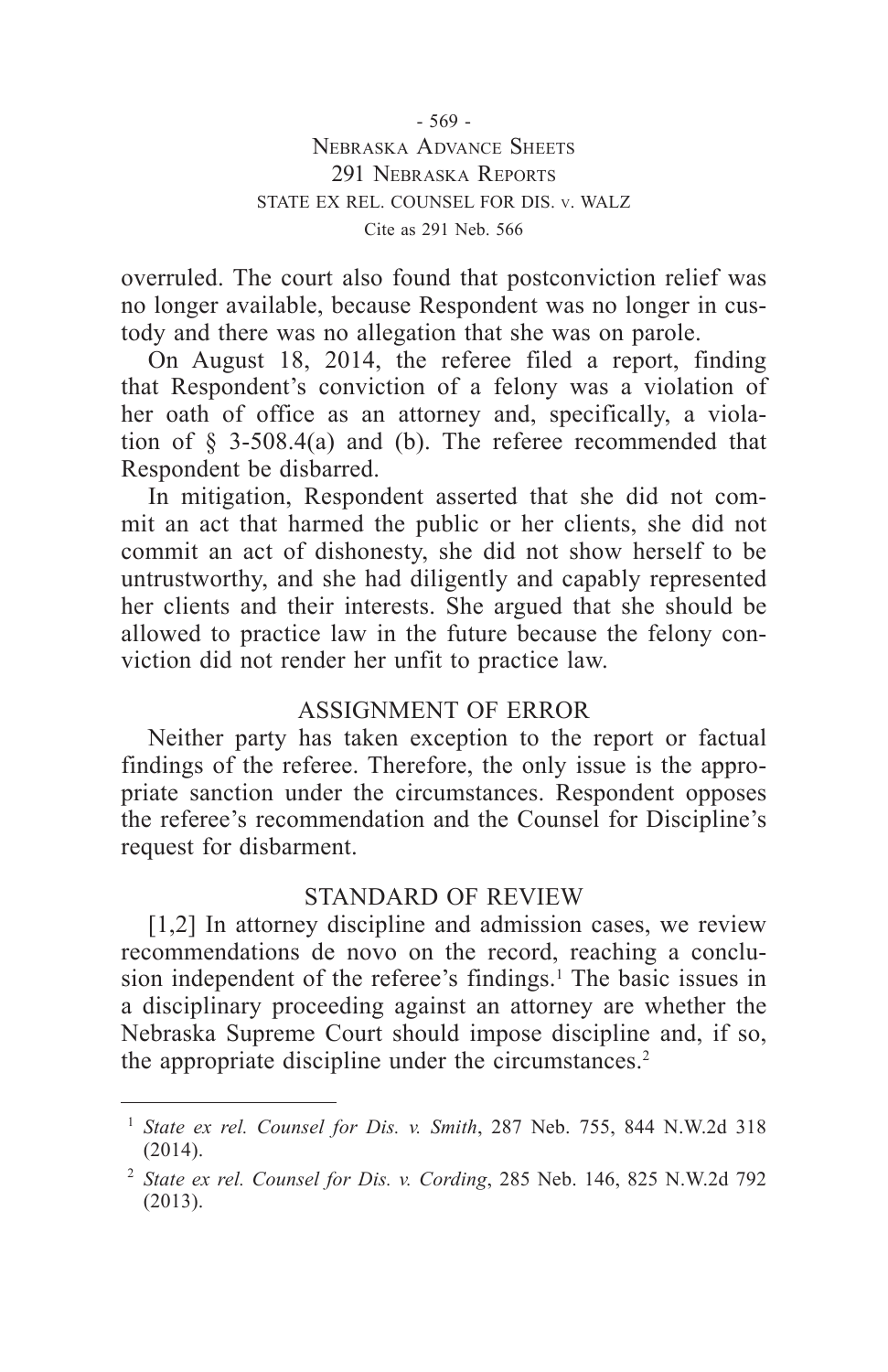#### - 570 -

### Nebraska Advance Sheets 291 NEBRASKA REPORTS STATE EX REL. COUNSEL FOR DIS. v. WALZ Cite as 291 Neb. 566

## ANALYSIS

[3] Under Neb. Ct. R. § 3-304, this court may impose one or more of the following disciplinary sanctions: "(1) Disbarment by the Court; or (2) Suspension by the Court; or (3) Probation by the Court in lieu of or subsequent to suspension, on such terms as the Court may designate; or (4) Censure and reprimand by the Court; or (5) Temporary suspension by the Court."

Section 3-508.4 provides that it is professional misconduct for a lawyer to do either of the following: "(a) violate or attempt to violate the Rules of Professional Conduct[,] knowingly assist or induce another to do so[,] or do so through the acts of another [or] (b) commit a criminal act that reflects adversely on the lawyer's honesty, trustworthiness[,] or fitness as a lawyer in other respects."

Respondent strenuously denied committing the crime of making terroristic threats, and her husband, the purported victim of the crime, also insisted that she did not commit a crime against him. He retracted all statements he had previously made to police and claimed that he originally made the statements while under the influence of drugs and sleep deprivation.

Respondent stated she took a plea deal because she feared a prolonged trial and a conviction of a far more serious crime that could result in years of incarceration. She wanted to avoid a lengthy trial because she had a 17-year-old daughter and a seriously ill husband who relied on her for support, and she wanted to avoid the bad publicity a trial would generate because she is an attorney. She claimed to have exculpatory evidence and intended to continue her pursuit to exonerate herself of the crime.

It is not uncommon for one who accepts a plea bargain to make similar claims after the fact. However, it is not our task in this case to determine the innocence or guilt of Respondent, but only the appropriate discipline to be imposed for the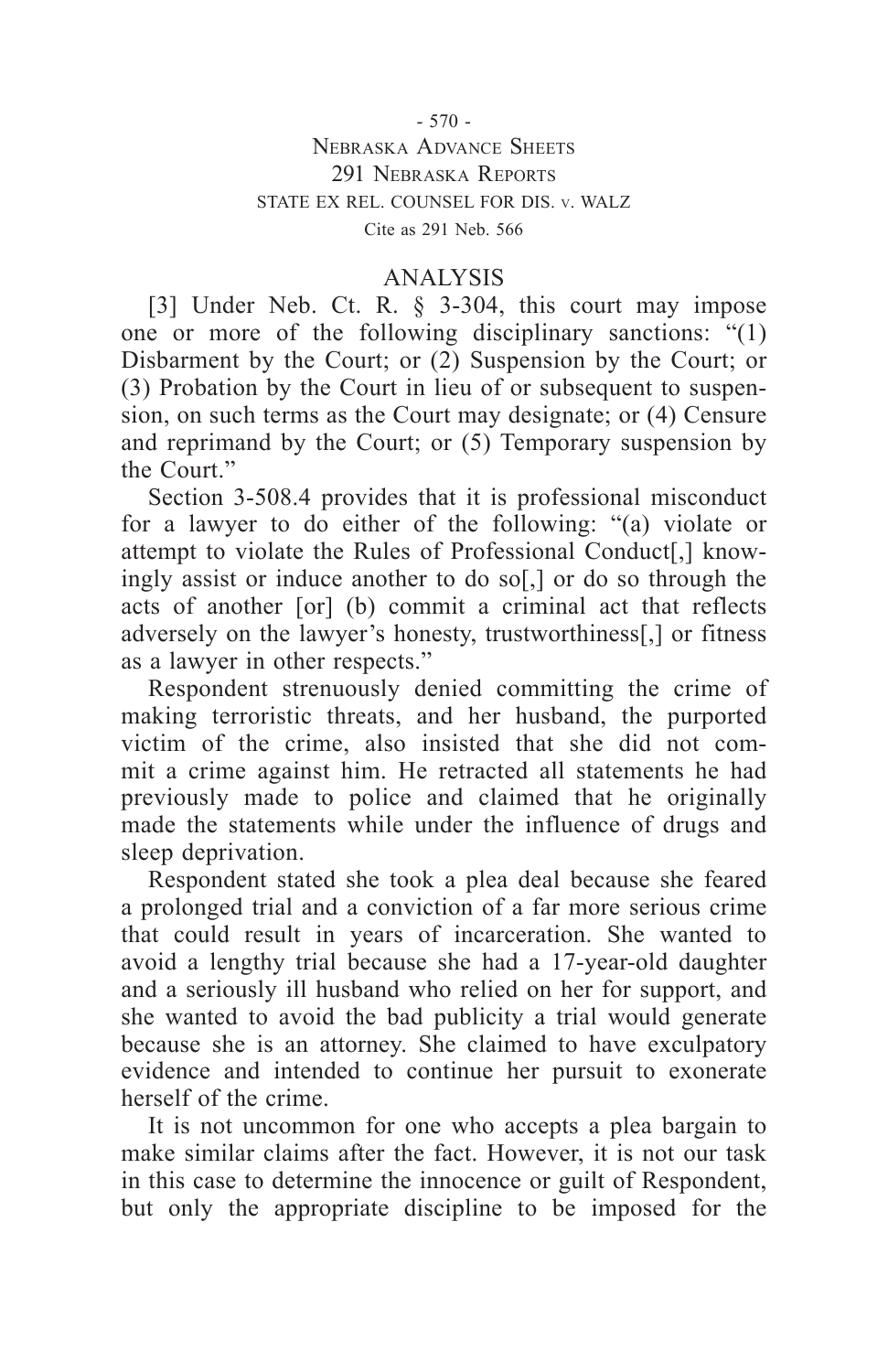- 571 -

Nebraska Advance Sheets 291 NEBRASKA REPORTS STATE EX REL. COUNSEL FOR DIS. v. WALZ Cite as 291 Neb. 566

conviction. We are instructed by Neb. Ct. R.  $\S$  3-326(A), which states:

For the purposes of Inquiry of a Complaint or Formal Charges filed as a result of a finding of guilt of a crime, a certified copy of a judgment of conviction constitutes conclusive evidence that the attorney committed the crime, and the sole issue in any such Inquiry should be the nature and extent of the discipline to be imposed.

The certified copy of Respondent's judgment of conviction is conclusive evidence that she was convicted of making terroristic threats, in violation of § 28-311.01. Unless the conviction is vacated, Respondent remains a convicted felon. Therefore, the only issue before us is the discipline to be imposed.

[4] To determine whether and to what extent discipline should be imposed in a lawyer discipline proceeding, we consider the following factors: (1) the nature of the offense, (2) the need for deterring others, (3) the maintenance and reputation of the bar as a whole, (4) the protection of the public, (5) the attitude of the respondent generally, and (6) the respondent's present or future fitness to continue in the practice of law.3

Each attorney discipline case must be evaluated individually in light of its particular facts and circumstances.<sup>4</sup> The propriety of a sanction must be considered with reference to the sanctions imposed in prior similar cases.<sup>5</sup>

Nature of Offense and Deterrence

Offenses involving violence, dishonesty, breach of trust, or serious interference with the administration of justice require

<sup>3</sup> *State ex rel. Counsel for Dis. v. Barnes*, 275 Neb. 914, 750 N.W.2d 668 (2008).

<sup>4</sup> *State ex rel. Counsel for Dis. v. Pivovar*, 288 Neb. 186, 846 N.W.2d 655 (2014)**.**

<sup>5</sup> *State ex rel. Counsel for Dis. v. Beltzer*, 284 Neb. 28, 815 N.W.2d 862 (2012).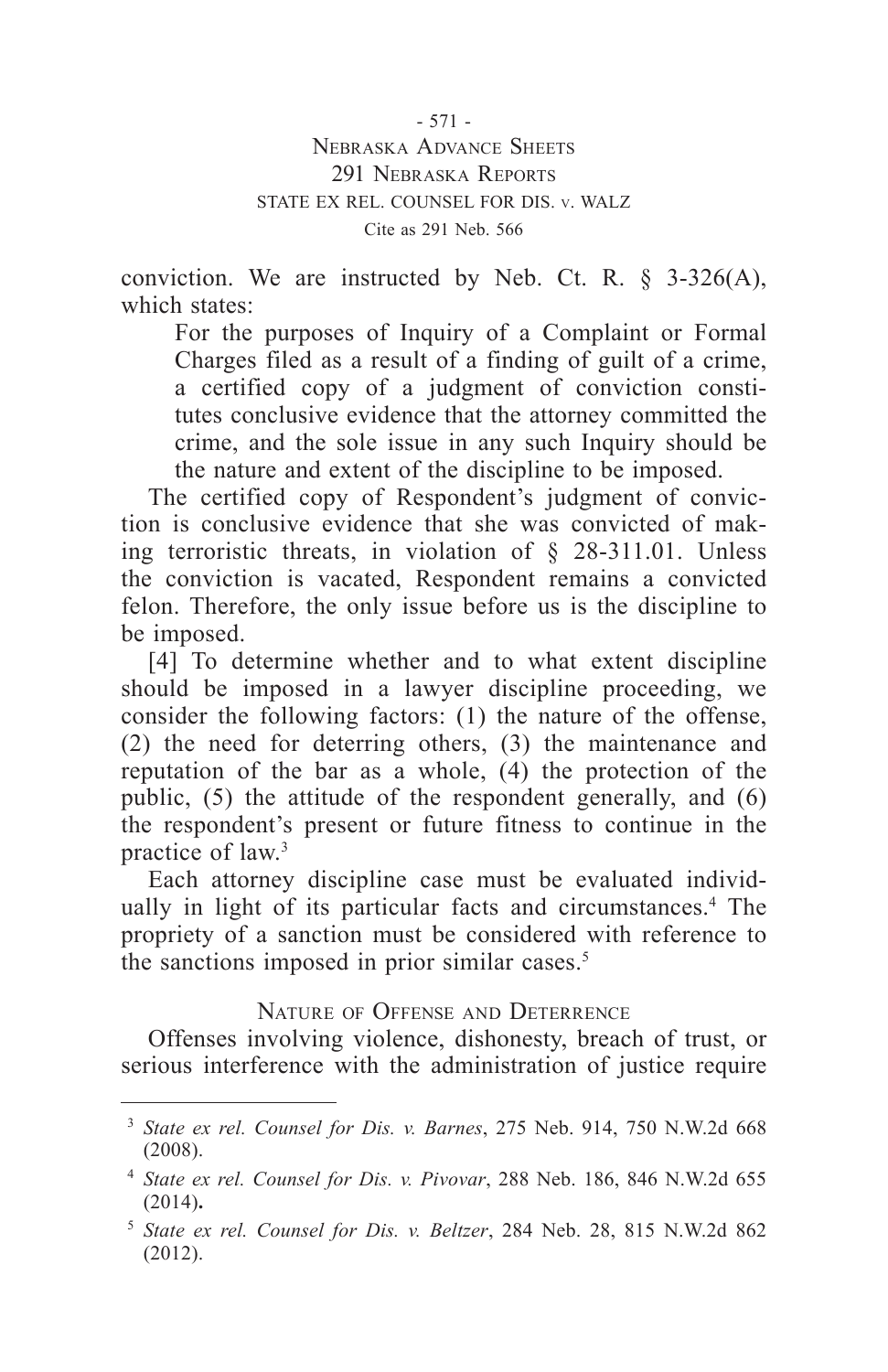- 572 - Nebraska Advance Sheets 291 NEBRASKA REPORTS STATE EX REL. COUNSEL FOR DIS. v. WALZ Cite as 291 Neb. 566

discipline.<sup>6</sup> Respondent was not convicted of a crime that involved actual physical violence—such as assault, domestic assault, or battery—but, rather, a crime of threatening to commit such violence.<sup>7</sup>

The referee found that the certified copy of Respondent's judgment of conviction was conclusive evidence that she had been convicted of a felony crime of violence. The evidence was clear and convincing that Respondent violated  $\S$  3-508.4(b) by committing a criminal act that reflects adversely on the lawyer's honesty, trustworthiness, or fitness as a lawyer in other aspects.

### Reputation of Bar

This is our first case involving an attorney's conviction for a crime of violence, and the sanction must be tailored to maintain public confidence in the bar community.

### PROTECTION OF PUBLIC

Respondent's psychologist, Wilson, testified that there was no evidence that Respondent has violent or aggressive tendencies. However, protection of the public is not merely concern for a physical danger to the public. The goal of attorney discipline proceedings is not as much punishment as determination of whether it is in the public interest to allow an attorney to keep practicing law.8 Therefore, an adequate sanction is necessary to maintain public confidence in the bar.

#### Attitude of Respondent

Respondent has remained fully cooperative with the Counsel for Discipline. Such cooperation is always credited to a respondent when we consider sanctions. However, unlike other cases where sanctioned attorneys have acknowledged their misconduct and expressed genuine remorse, Respondent

<sup>6</sup> See § 3-508.4, comment 2.

<sup>7</sup> See § 28-311.01.

<sup>8</sup> *State ex rel. Counsel for Dis. v. Sundvold*, 287 Neb. 818, 844 N.W.2d 771 (2014).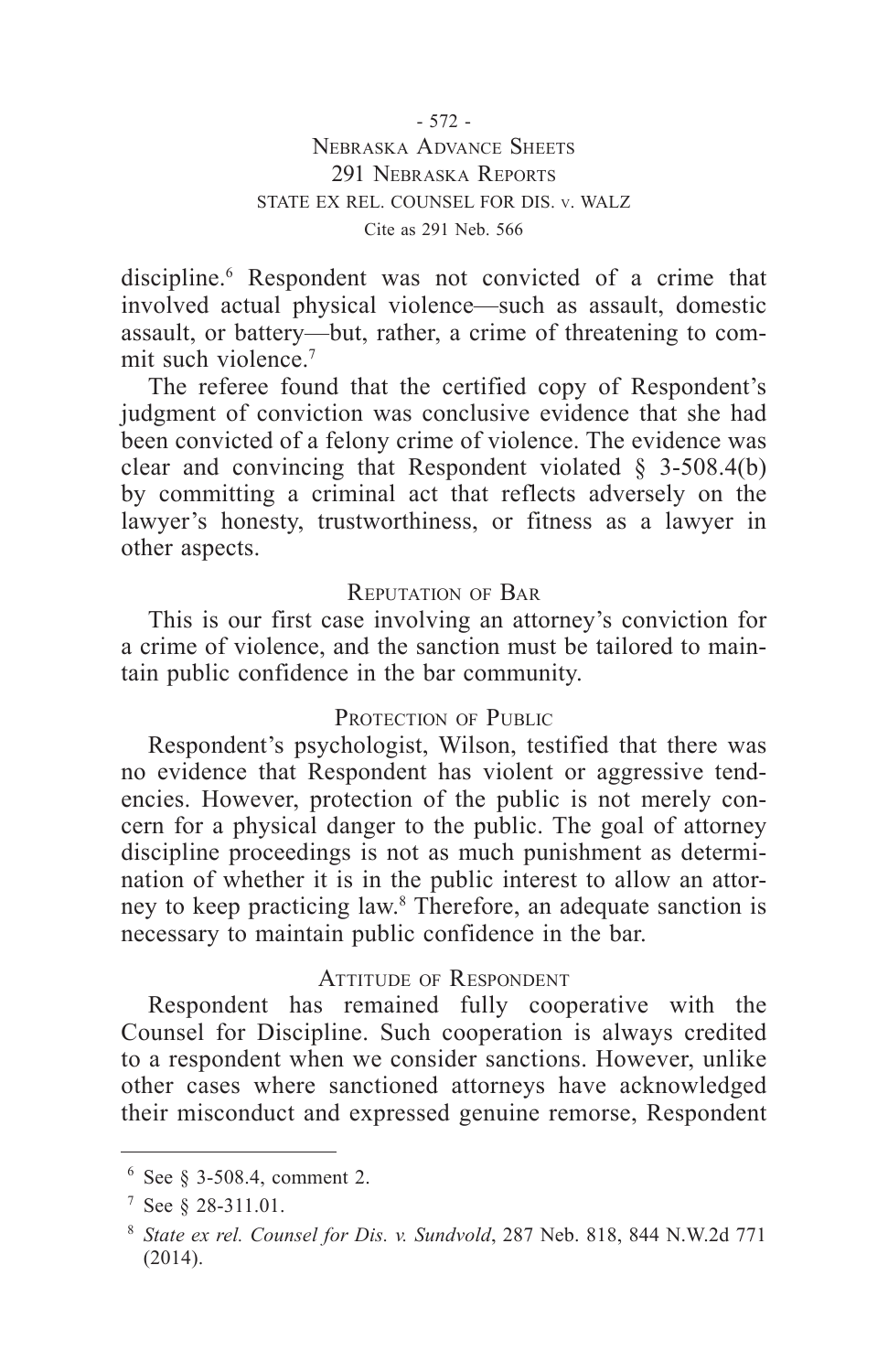insists on her innocence. She intends to pursue ways to exonerate herself. But it is not our task in the instant case to review her conviction. Consequently, Respondent has not accepted responsibility for her actions. As an attorney, Respondent knew or should have known at the time she entered a plea of no contest that a felony conviction would result in severe sanctions.

# Fitness to Continue PRACTICE OF LAW

Respondent's psychologist, Wilson, began seeing Respondent for therapy in 2008. Respondent needed assistance with learning how to cope with anxiety and other mental health issues. Respondent's IQ falls in the highly superior range. Wilson stated that Respondent shows no signs of aggressive or violent tendencies, or any signs of marital problems or domestic violence.

The referee gave consideration to Wilson's opinion that Respondent showed no aggressive tendencies in her clinical observations. Wilson testified that Respondent will need counseling to resolve these issues and "get back on her feet." Such counseling is needed before Respondent can manage her depression to a point where she would be fit to practice law. Wilson stated that given the circumstances, this would take at least 12 months. Wilson's psychotherapy notes indicate that all the diagnoses regarding Respondent's condition are neurologically based syndromes and that Respondent has acknowledged that she was not fit to practice law. At the time of the referee's report, the evidence indicated that Respondent was not fit to practice law.

# MITIGATING FACTORS

[5] When determining appropriate discipline, the Nebraska Supreme Court considers aggravating and mitigating factors.<sup>9</sup> We note that there are some mitigating factors. The referee

<sup>9</sup> *State ex rel. Counsel for Dis. v. Palik*, 284 Neb. 353, 820 N.W.2d 862 (2012).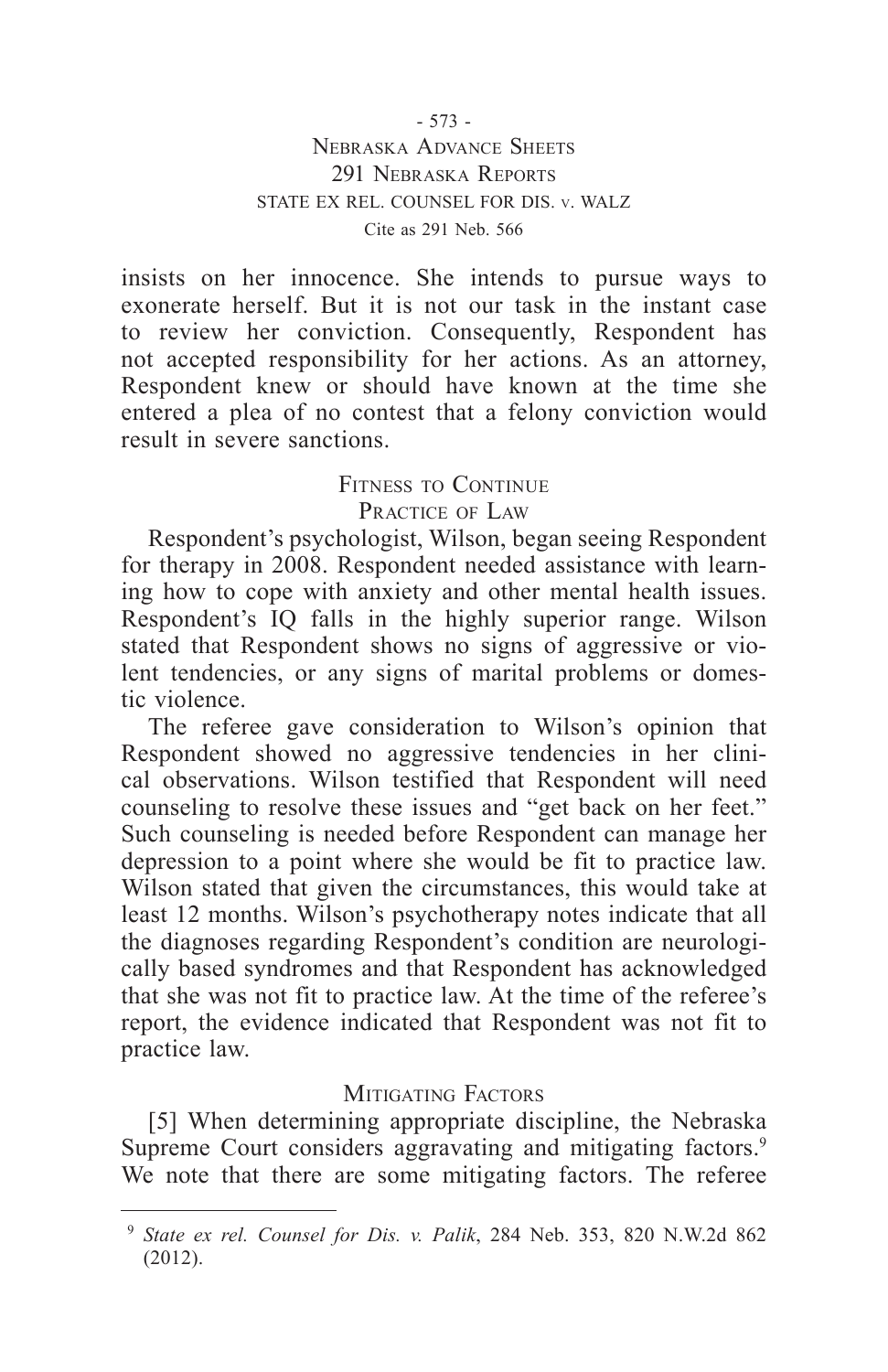- 574 - Nebraska Advance Sheets 291 NEBRASKA REPORTS STATE EX REL. COUNSEL FOR DIS. v. WALZ Cite as 291 Neb. 566

found that Respondent has been fully cooperative with the Counsel for Discipline.

The referee also noted several letters and affidavits from attorneys and former clients in support of Respondent, including evidence of pro bono legal work that she did before being suspended. The referee stated that Respondent has exhibited extraordinary compassion and dedication in representing indigent persons and persons of limited means.

Prior to her conviction and suspension, Respondent was in good standing and had no prior complaints, misconduct, or criminal history. However, in contrast to prior discipline cases in which an attorney's conduct was shown to be an isolated incident in a lengthy and otherwise unblemished career, Respondent was in practice approximately 6 months before the misconduct occurred. She was admitted to practice on September 3, 2010, and the misconduct which resulted in her conviction occurred on February 12, 2011.

#### Prior Cases

[6] The propriety of a sanction must be considered with reference to the sanctions imposed in prior similar cases.<sup>10</sup> There are few Nebraska cases of attorney discipline involving felony convictions, and none which involves a crime of violence. Some of our past attorney discipline cases have involved drug offenses, $11$  fraudulent activity, $12$  theft from clients,<sup>13</sup> conspiracy or aiding and abetting in a felony, $14$  and

<sup>10</sup> *State ex rel. Counsel for Dis. v. Connor*, 289 Neb. 660, 856 N.W.2d 570 (2014).

<sup>11</sup> *State ex rel. Counsel for Dis. v. Hubbard*, 276 Neb. 741, 757 N.W.2d 375 (2008); *State ex rel. NSBA v. Brown*, 251 Neb. 815, 560 N.W.2d 123 (1997).

<sup>12</sup> *State ex rel. Counsel for Dis. v. Council*, 289 Neb. 33, 853 N.W.2d 844 (2014).

<sup>13</sup> *State ex rel. Counsel for Dis. v. Tarvin*, 279 Neb. 399, 777 N.W.2d 841 (2010).

<sup>14</sup> *State ex rel. Counsel for Dis. v. Wintroub*, 277 Neb. 787, 765 N.W.2d 482 (2009).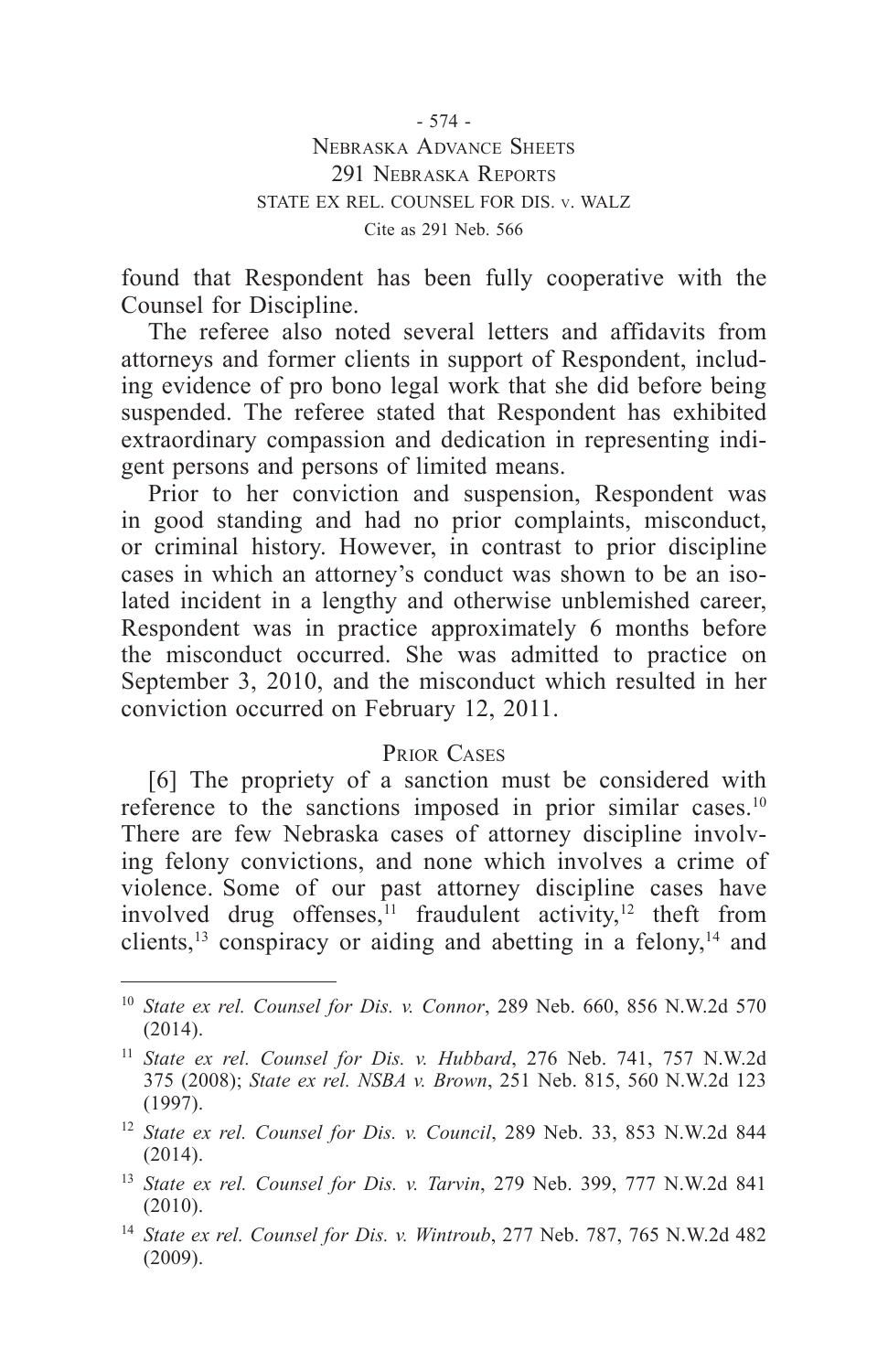sexual offenses.<sup>15</sup> Although we have not stated a "bright line rule," our case law involving discipline for felony convictions indicates that such a conviction reflects adversely upon a lawyer's fitness to practice law and that disbarment is considered to be the appropriate sanction.

Respondent cites to the sanction we imposed in *State ex rel. Counsel for Dis. v. Mills*, 16 where we allowed an attorney, Stuart B. Mills, to be reinstated after serving a 2-year suspension for falsely notarizing documents and assisting a client in filing false tax returns based upon those documents. While on suspension, Mills was convicted in federal court of a felony involving the same false documents. We later reinstated Mills, despite the felony, because we had already sanctioned him for the conduct notwithstanding the felony conviction and, also, in light of the mitigating factors present in that case. We noted:

It is clear from the record that Mills' behavior surrounding his handling of the [case] was an isolated incident in what has otherwise been an exemplary legal career. The record indicates that Mills is involved in his community and has countless letters of support from judges, lawyers, and laypersons. In addition, Mills has never been disciplined in the 30 years he has been authorized to practice law in Nebraska.

. . . Furthermore, Mills has admitted his wrongdoing and has admitted that he engaged in conduct which violates the Code of Professional Responsibility.<sup>17</sup>

Unlike the attorney in *Mills*, Respondent had not received a sanction for the conduct leading to her conviction. Nor does

<sup>15</sup> *State ex rel. Counsel for Dis. v. Lauby*, 270 Neb. 405, 703 N.W.2d 132 (2005) (child sexual assault); *State ex rel. NSBA v. Mellor*, 252 Neb. 710, 565 N.W.2d 727 (1997) (child pornography).

<sup>16</sup> *State ex rel. Counsel for Dis. v. Mills*, 267 Neb. 57, 671 N.W.2d 765 (2003).

<sup>17</sup> *Id*. at 71, 671 N.W.2d at 776.